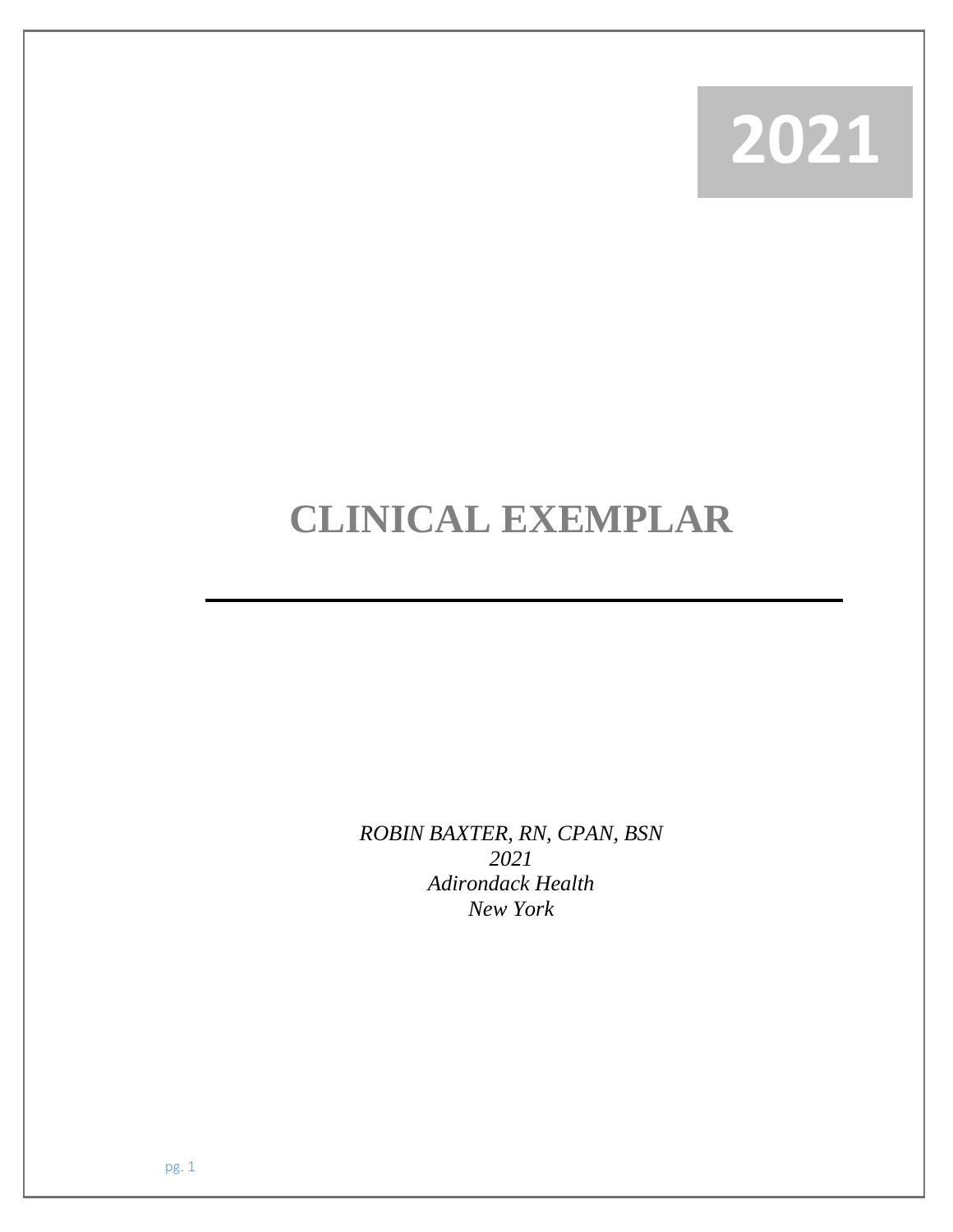**25**

**Story**

## THE PACU CREW:

## THE FORGOTTEN FEW

If you have ever had the opportunity to have conscious sedation or general anesthesia you know it can be an uncertain and even frightening experience.

You are putting all your trust into people you probably do not know and relying on their expertise to safely care for you during your surgery or procedure.

You may also have little if any memory of the PACU nurse that took care of you following your procedure.

Surprisingly, though, patients sometimes have said to me, "I think you took care of me last time I had surgery." They might say, "I remember your voice or I remember your smile."

I have worked in the PACU for 34 years. I have watched surgical procedures evolve from very invasive to minimally invasive. I have watched as anesthesia becomes more refined, allowing patients to awaken more quickly with less side effects.

So maybe the PACU nurses aren't as forgotten as we once were.

Adirondack Health's mission, "We honor a mission of excellence, healing and compassion close to home," is definitely exemplified every day in the PACU. I have worked with and currently work with colleagues who truly believe in the mission of Adirondack Health.

In the critical care environment of the PACU these values are essential for safe patient outcomes.